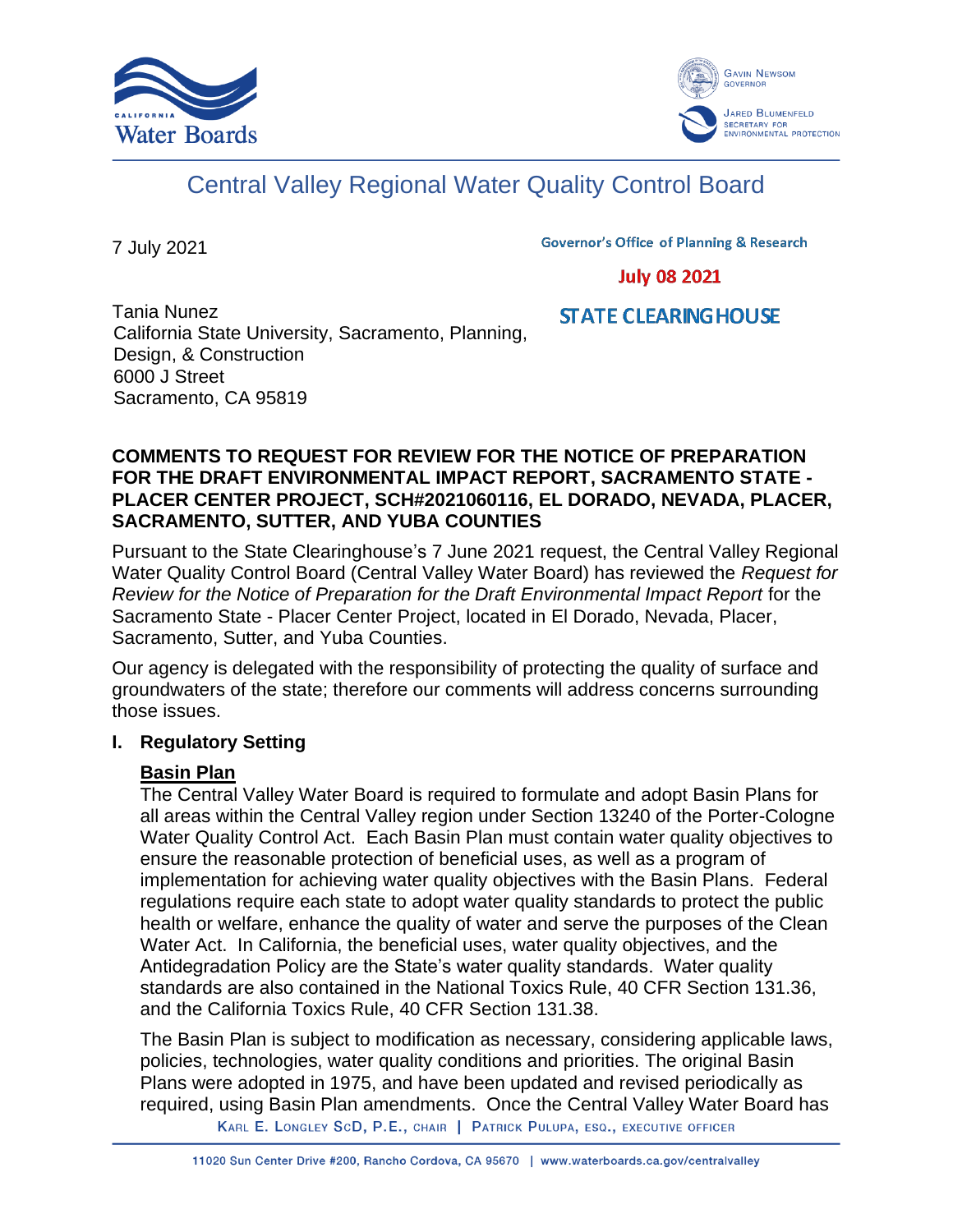Sacramento State - Placer Center Project - 2 - 7 July 2021 El Dorado, Nevada, Placer, Sacramento, Sutter, and Yuba Counties

adopted a Basin Plan amendment in noticed public hearings, it must be approved by the State Water Resources Control Board (State Water Board), Office of Administrative Law (OAL) and in some cases, the United States Environmental Protection Agency (USEPA). Basin Plan amendments only become effective after they have been approved by the OAL and in some cases, the USEPA. Every three (3) years, a review of the Basin Plan is completed that assesses the appropriateness of existing standards and evaluates and prioritizes Basin Planning issues. For more information on the *Water Quality Control Plan for the Sacramento and San Joaquin River Basins*, please visit our website:

[http://www.waterboards.ca.gov/centralvalley/water\\_issues/basin\\_plans/](http://www.waterboards.ca.gov/centralvalley/water_issues/basin_plans/)

# **Antidegradation Considerations**

All wastewater discharges must comply with the Antidegradation Policy (State Water Board Resolution 68-16) and the Antidegradation Implementation Policy contained in the Basin Plan. The Antidegradation Implementation Policy is available on page 74 at:

https://www.waterboards.ca.gov/centralvalley/water\_issues/basin\_plans/sacsjr\_2018 05.pdf

In part it states:

*Any discharge of waste to high quality waters must apply best practicable treatment or control not only to prevent a condition of pollution or nuisance from occurring, but also to maintain the highest water quality possible consistent with the maximum benefit to the people of the State.*

*This information must be presented as an analysis of the impacts and potential impacts of the discharge on water quality, as measured by background concentrations and applicable water quality objectives.*

The antidegradation analysis is a mandatory element in the National Pollutant Discharge Elimination System and land discharge Waste Discharge Requirements (WDRs) permitting processes. The environmental review document should evaluate potential impacts to both surface and groundwater quality.

# **II. Permitting Requirements**

# **Construction Storm Water General Permit**

Dischargers whose project disturb one or more acres of soil or where projects disturb less than one acre but are part of a larger common plan of development that in total disturbs one or more acres, are required to obtain coverage under the General Permit for Storm Water Discharges Associated with Construction and Land Disturbance Activities (Construction General Permit), Construction General Permit Order No. 2009-0009-DWQ. Construction activity subject to this permit includes clearing, grading, grubbing, disturbances to the ground, such as stockpiling, or excavation, but does not include regular maintenance activities performed to restore the original line, grade, or capacity of the facility. The Construction General Permit requires the development and implementation of a Storm Water Pollution Prevention Plan (SWPPP). For more information on the Construction General Permit, visit the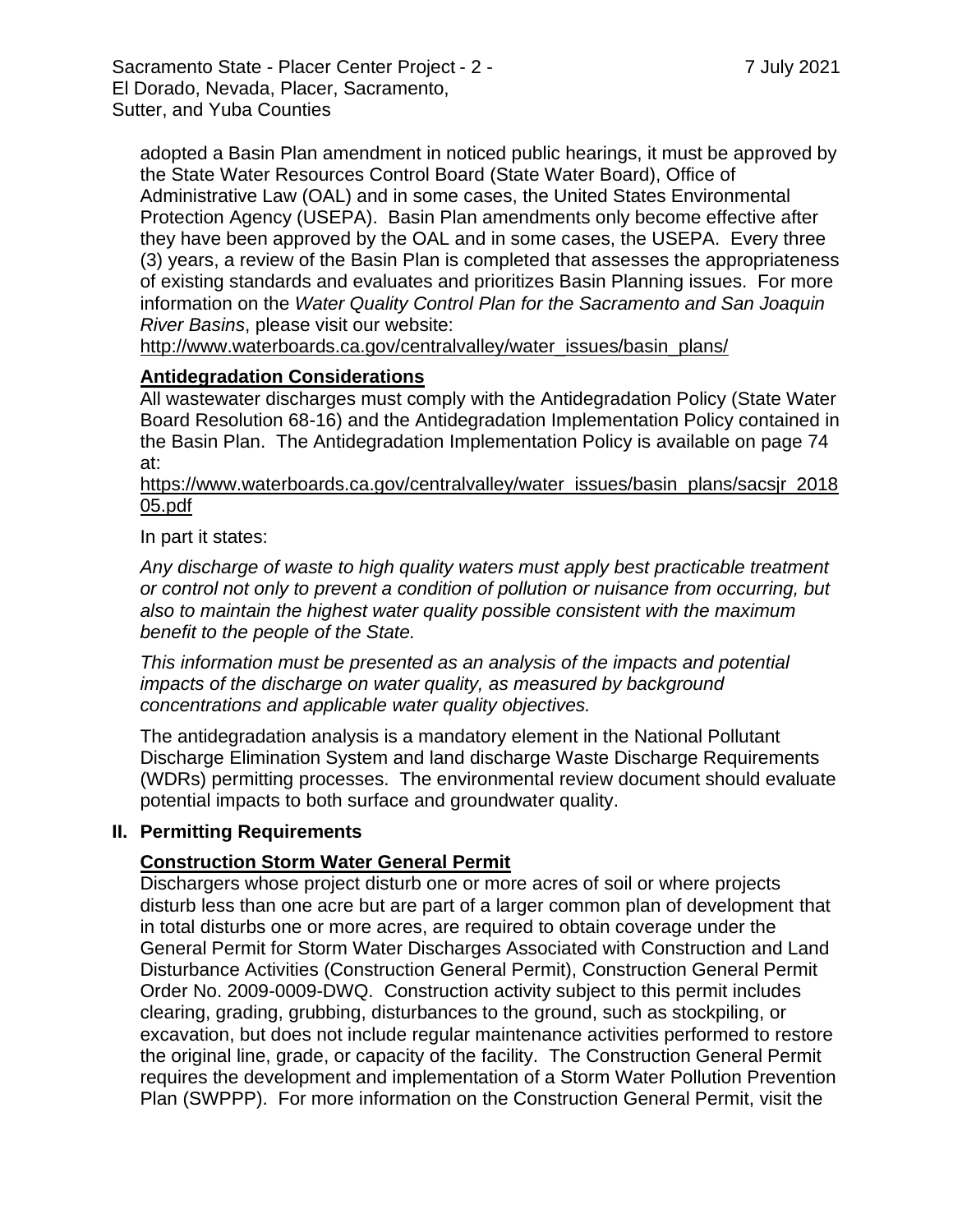Sacramento State - Placer Center Project - 3 - 7 July 2021 El Dorado, Nevada, Placer, Sacramento, Sutter, and Yuba Counties

State Water Resources Control Board website at:

[http://www.waterboards.ca.gov/water\\_issues/programs/stormwater/constpermits.sht](http://www.waterboards.ca.gov/water_issues/programs/stormwater/constpermits.shtml) [ml](http://www.waterboards.ca.gov/water_issues/programs/stormwater/constpermits.shtml)

#### **Phase I and II Municipal Separate Storm Sewer System (MS4) Permits<sup>1</sup>**

The Phase I and II MS4 permits require the Permittees reduce pollutants and runoff flows from new development and redevelopment using Best Management Practices (BMPs) to the maximum extent practicable (MEP). MS4 Permittees have their own development standards, also known as Low Impact Development (LID)/postconstruction standards that include a hydromodification component. The MS4 permits also require specific design concepts for LID/post-construction BMPs in the early stages of a project during the entitlement and CEQA process and the development plan review process.

For more information on which Phase I MS4 Permit this project applies to, visit the Central Valley Water Board website at:

http://www.waterboards.ca.gov/centralvalley/water\_issues/storm\_water/municipal\_p ermits/

For more information on the Phase II MS4 permit and who it applies to, visit the State Water Resources Control Board at:

http://www.waterboards.ca.gov/water\_issues/programs/stormwater/phase\_ii\_munici pal.shtml

#### **Industrial Storm Water General Permit**

Storm water discharges associated with industrial sites must comply with the regulations contained in the Industrial Storm Water General Permit Order No. 2014- 0057-DWQ. For more information on the Industrial Storm Water General Permit, visit the Central Valley Water Board website at:

http://www.waterboards.ca.gov/centralvalley/water\_issues/storm\_water/industrial\_ge neral\_permits/index.shtml

#### **Clean Water Act Section 404 Permit**

If the project will involve the discharge of dredged or fill material in navigable waters or wetlands, a permit pursuant to Section 404 of the Clean Water Act may be needed from the United States Army Corps of Engineers (USACE). If a Section 404 permit is required by the USACE, the Central Valley Water Board will review the permit application to ensure that discharge will not violate water quality standards. If the project requires surface water drainage realignment, the applicant is advised to contact the Department of Fish and Game for information on Streambed Alteration Permit requirements. If you have any questions regarding the Clean Water Act

<sup>&</sup>lt;sup>1</sup> Municipal Permits = The Phase I Municipal Separate Storm Water System (MS4) Permit covers medium sized Municipalities (serving between 100,000 and 250,000 people) and large sized municipalities (serving over 250,000 people). The Phase II MS4 provides coverage for small municipalities, including non-traditional Small MS4s, which include military bases, public campuses, prisons and hospitals.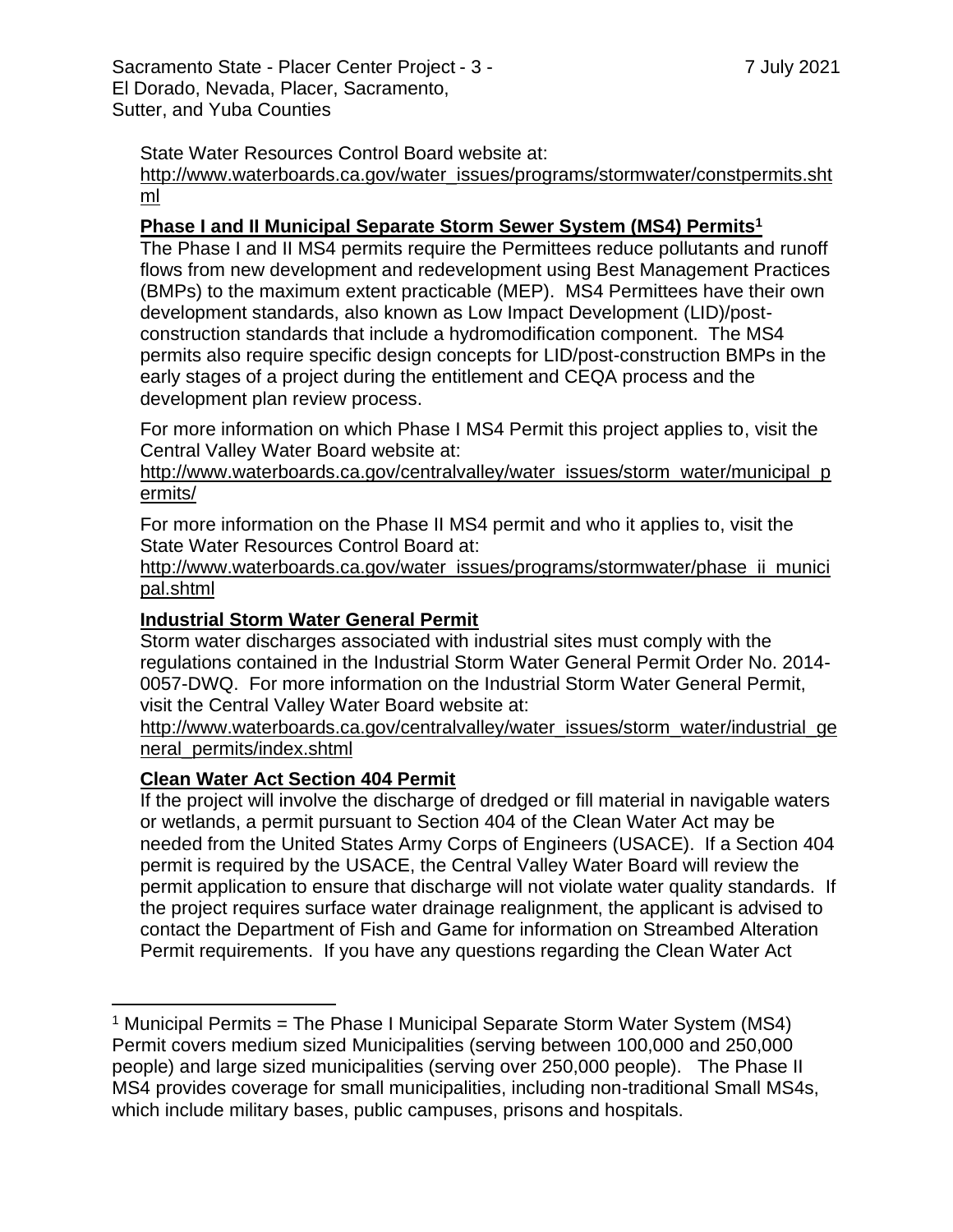Section 404 permits, please contact the Regulatory Division of the Sacramento District of USACE at (916) 557-5250.

#### **Clean Water Act Section 401 Permit – Water Quality Certification**

If an USACE permit (e.g., Non-Reporting Nationwide Permit, Nationwide Permit, Letter of Permission, Individual Permit, Regional General Permit, Programmatic General Permit), or any other federal permit (e.g., Section 10 of the Rivers and Harbors Act or Section 9 from the United States Coast Guard), is required for this project due to the disturbance of waters of the United States (such as streams and wetlands), then a Water Quality Certification must be obtained from the Central Valley Water Board prior to initiation of project activities. There are no waivers for 401 Water Quality Certifications. For more information on the Water Quality Certification, visit the Central Valley Water Board website at:

https://www.waterboards.ca.gov/centralvalley/water\_issues/water\_quality\_certificatio n/

#### **Waste Discharge Requirements – Discharges to Waters of the State**

If USACE determines that only non-jurisdictional waters of the State (i.e., "nonfederal" waters of the State) are present in the proposed project area, the proposed project may require a Waste Discharge Requirement (WDR) permit to be issued by Central Valley Water Board. Under the California Porter-Cologne Water Quality Control Act, discharges to all waters of the State, including all wetlands and other waters of the State including, but not limited to, isolated wetlands, are subject to State regulation. For more information on the Waste Discharges to Surface Water NPDES Program and WDR processes, visit the Central Valley Water Board website at:https://www.waterboards.ca.gov/centralvalley/water\_issues/waste\_to\_surface\_wat er/

Projects involving excavation or fill activities impacting less than 0.2 acre or 400 linear feet of non-jurisdictional waters of the state and projects involving dredging activities impacting less than 50 cubic yards of non-jurisdictional waters of the state may be eligible for coverage under the State Water Resources Control Board Water Quality Order No. 2004-0004-DWQ (General Order 2004-0004). For more information on the General Order 2004-0004, visit the State Water Resources Control Board website at:

https://www.waterboards.ca.gov/board\_decisions/adopted\_orders/water\_quality/200 4/wqo/wqo2004-0004.pdf

#### **Dewatering Permit**

If the proposed project includes construction or groundwater dewatering to be discharged to land, the proponent may apply for coverage under State Water Board General Water Quality Order (Low Threat General Order) 2003-0003 or the Central Valley Water Board's Waiver of Report of Waste Discharge and Waste Discharge Requirements (Low Threat Waiver) R5-2018-0085. Small temporary construction dewatering projects are projects that discharge groundwater to land from excavation activities or dewatering of underground utility vaults. Dischargers seeking coverage